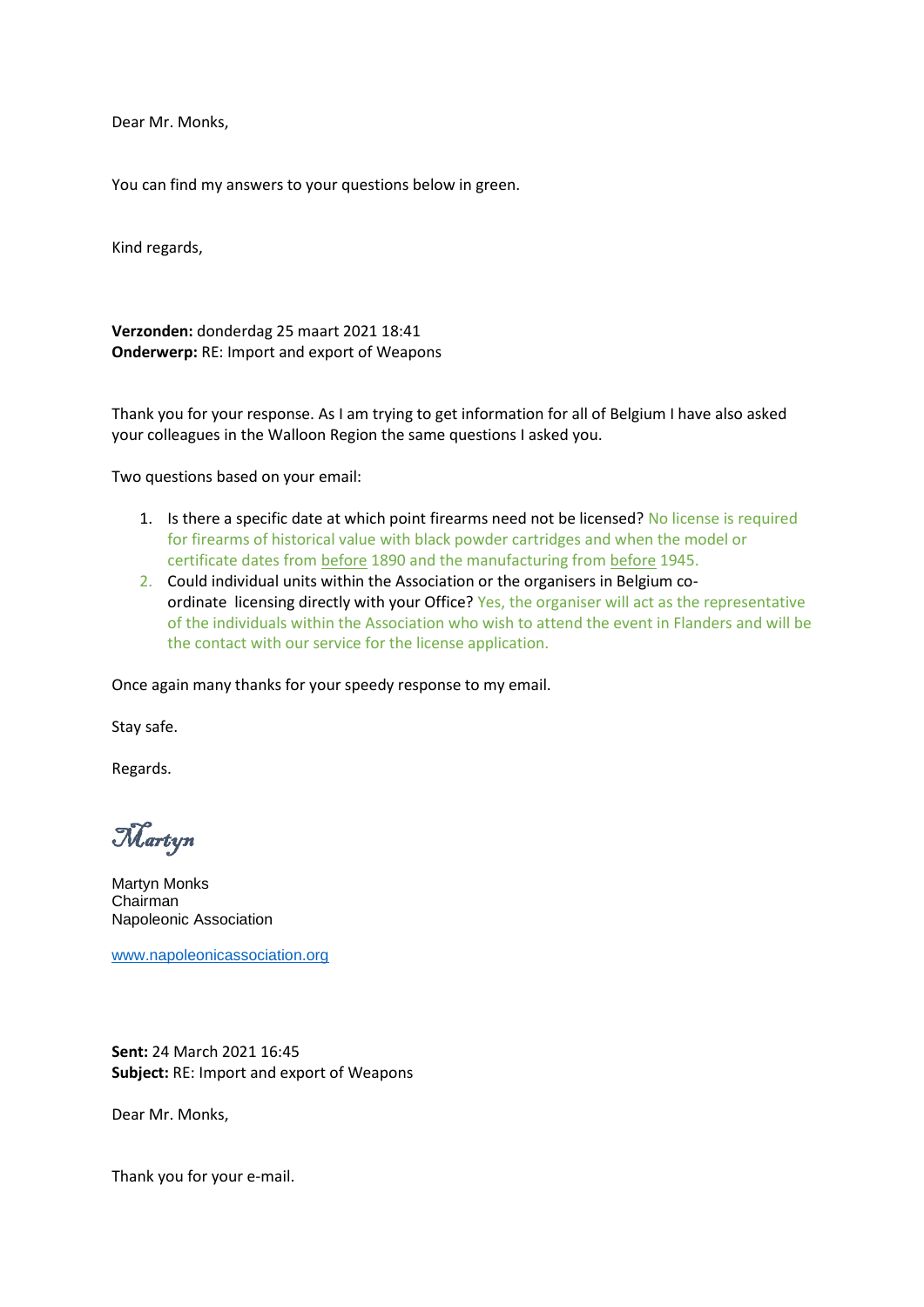Firstly, it is important to determine which government is the competent authority for the control of the import. We are the competent authority for the import of weapons into the Flemish region of Belgium, in this case for an event that takes place in the Flemish region. If the event takes place in Waterloo, which is located in the Walloon region of Belgium, we advise you to contact our colleagues in the Walloon Region

[\(https://economie.wallonie.be/Licences\\_armes/contacts/Contacts.html\)](https://eur04.safelinks.protection.outlook.com/?url=https%3A%2F%2Feconomie.wallonie.be%2FLicences_armes%2Fcontacts%2FContacts.html&data=04%7C01%7Craissa.vanfleteren%40buza.vlaanderen%7Caa6c20f022584bfbb1d408d8efb520c0%7Ce3efd7b124444043b4d6461d431e11f1%7C0%7C0%7C637522908545949804%7CUnknown%7CTWFpbGZsb3d8eyJWIjoiMC4wLjAwMDAiLCJQIjoiV2luMzIiLCJBTiI6Ik1haWwiLCJXVCI6Mn0%3D%7C1000&sdata=GQWq5kymfekUFc1DuZwxdbX3K7loWx7%2Ft9zdzxqiT%2FI%3D&reserved=0).

Regarding the requirement of an import license for the import into the Flemish region, it is actually the other way round: the modern reproduction firearms require a license while original antique weapons do not require a license. For the import of modern reproduction firearms, the organizer of the event acts as the representative of all associations that would attend the event for the submission of the license application. This means that the Napoleonic Association will have to provide the organizer with all the details of the weapons that will be imported for the purpose of the event (category, type, make, model, calibre and serial number) and the details of the owner of the weapon (or bearer/user).

If you have further questions, please do not hesitate to contact us.

Kind regards,

**Van:** Martyn Monks [<martyn.monks@btinternet.com>](mailto:martyn.monks@btinternet.com) **Verzonden:** zaterdag 20 maart 2021 14:09 **Onderwerp:** Import and export of Weapons

Dear Sir,

The Napoleonic Association is the main Napoleonic Re-enactment organisation in the UK. Many of our members attend events in Belgium at the invitation of local Authorities such as Waterloo.

I have been informed by SPF Finances of the Belgian Federal Ministry of Finance that whilst modern reproduction firearms do not need licensing in Belgium original firearms do. Some of our members do use original antique weapons of the Napoleonic period at events. What would the process be for these original antique weapons to be licensed for events?

Many thanks.

Stay safe.

Regards.

Martyn